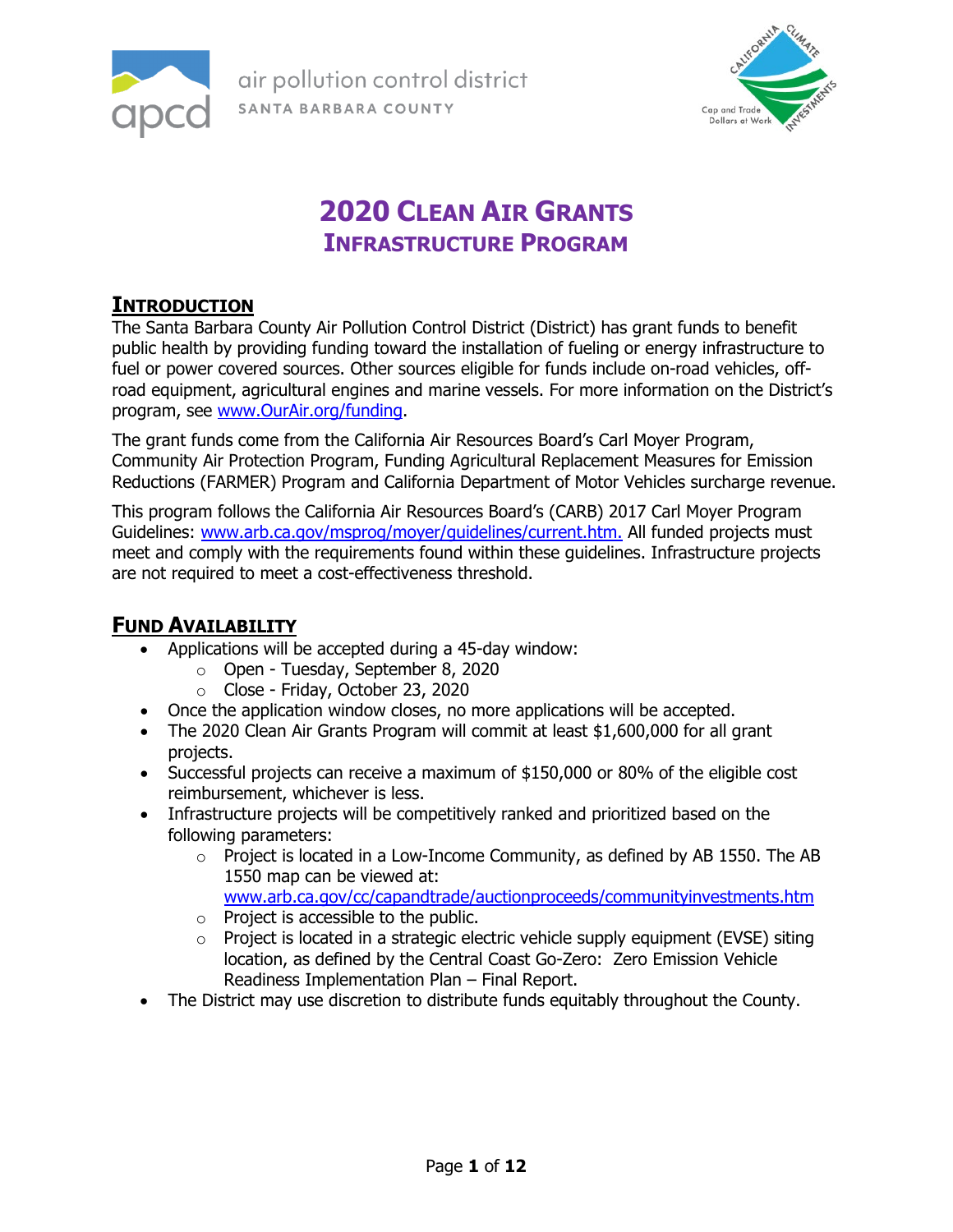



## **HOW TO APPLY FOR GRANT FUNDS**

- Public, private, and nonprofit entities are eligible to apply and may submit a maximum of one (1) application per category.
- Applications are limited to one infrastructure project per Company, LLC, Tax ID, etc. o This is at the final discretion of the District.
- Only applications deemed complete will be eligible for grant funds.
- Incomplete applications will be returned to the applicant and can be resubmitted with additional information, prior to October 23, 2020, to complete the application.
- The District will review all completed applications as they arrive and begin scheduling pre-inspections to confirm accuracy of application information.
- Once reviewed and inspected, the District will rank projects using a variety of criteria, including, but not limited to, the abovementioned priorities.
- Submitting an application does not guarantee approval of grant funds.
- Once grant funds have been depleted, any applicants with pending complete applications will be notified that grant funding is no longer available.
- The District issues grant funds on a reimbursement basis. Distribution of funds does not occur until the applicant has paid for or financed the entire cost of the project.
- Submit the attached application and required documents to:

#### **Santa Barbara County Air Pollution Control District Attn: Alex Economou 260 N San Antonio Rd, Ste A, Santa Barbara, CA 93110 or 301 E Cook, Ste L, Santa Maria, CA 93455 or email documents to: [Grants@sbcapcd.org](mailto:Grants@sbcapcd.org)**

- You will receive a confirmation from the District that we have received your application. If you do not receive a response within 72 hours confirming that the District has received your submittal, please assume the application was not received and contact:
	- o Alex Economou at (805) 961-8894 or by email at [Grants@sbcapcd.org.](mailto:Grants@sbcapcd.org)
- If you have any questions regarding this program or the application process, please contact:
	- o Alex Economou at (805) 961-8894 or by email at [Grants@sbcapcd.org.](mailto:Grants@sbcapcd.org)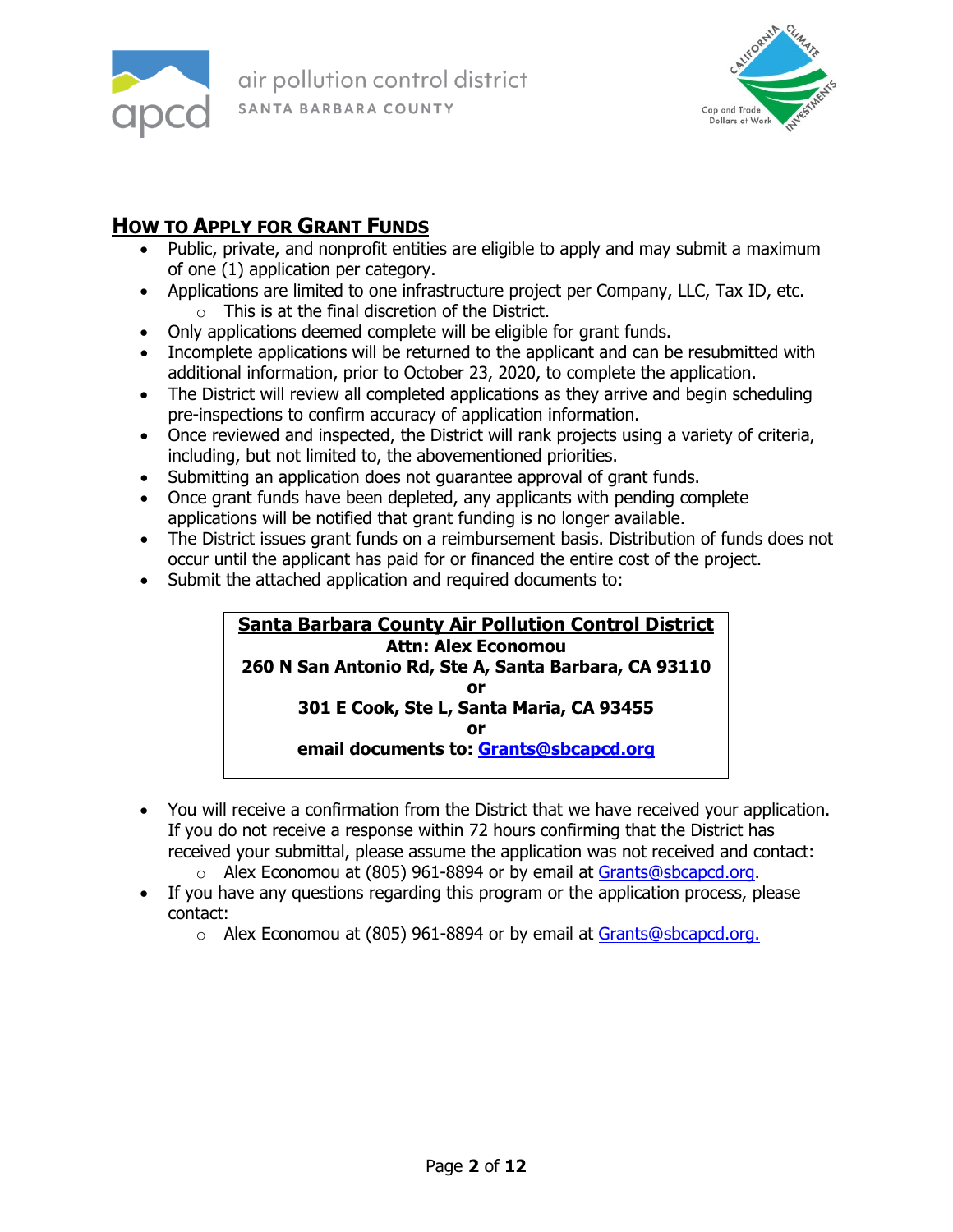



## **ELIGIBILITY CRITERIA**

To be eligible for funds, Infrastructure Projects must meet the criteria located in CARB's 2017 Carl Moyer Guidelines, Chapter 10: Infrastructure: [www.arb.ca.gov/msprog/moyer/guidelines/2017gl/2017\\_gl\\_chapter\\_10.pdf](http://www.arb.ca.gov/msprog/moyer/guidelines/2017gl/2017_gl_chapter_10.pdf)

Eligible projects are those that are located in Santa Barbara County and provide fuel or power to a covered source. Criteria includes, but is not limited to, the following:

- **Electric Vehicle (EV) Battery Charging Station**: New, conversion of existing, and expansion to existing non-residential level 2 or higher battery charging stations, including but not limited to:
	- $\circ$  Public chargers non-residential charging station that at a minimum must be accessible to the public daily during regular business hours.
	- o Workplace charging.
	- o Fleet charging.
	- o Direct current fast chargers along freeway roadway corridors.
	- o Long-term charging at destination areas such as airports, hotels, schools, hospitals, shopping centers, etc.
- **Alternative Fueling Station**: New, conversion of existing, and expansion to existing hydrogen, and natural gas fueling stations.
- Additional projects may be considered on a case-by-case basis, such as residential battery charging stations for multi-unit dwellings.
- Public and private entities are eligible to apply unless otherwise stated.
- The project must be installed and located in Santa Barbara County.
- Out of County applicants are eligible to apply provided that the infrastructure is situated in Santa Barbara County.
- Projects must comply with all applicable federal, State, local laws and requirements including environmental laws, and State building, environmental and fire codes. Projects must comply with the Americans with Disabilities Act.
- Work must be performed by a licensed contractor.
- Publicly accessible projects must at a minimum be accessible to the public daily during regular business hours.
- Equipment and parts must be new. Remanufactured or refurbished equipment and parts is ineligible.
- Publicly accessible light-duty EV charging stations must use a valid and universally accepted charge connector protocol (e.g. Society of Automotive Engineers (SAE), CHAdeMO).
- EV Chargers must be certified by a Nationally Recognized Testing Laboratory (e.g., Underwriter's Laboratories, Intertek):<https://www.osha.gov/dts/otpca/nrtl/nrtllist.html>
- EV charging station equipment must have a least a one-year warranty; Alternative fueling station equipment must have at least a three-year warranty.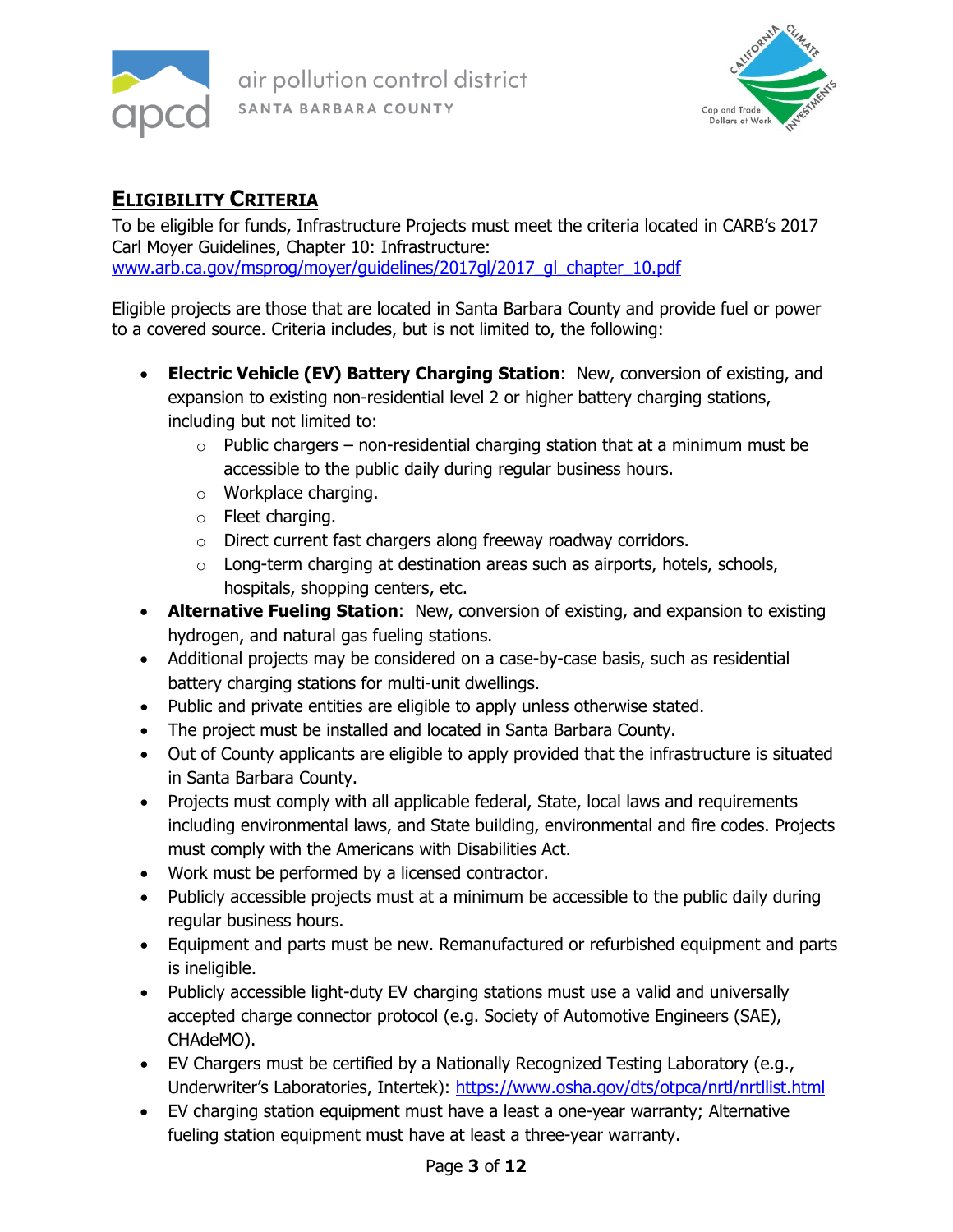



- Publicly accessible projects are encouraged to be appropriately striped and equipped with signage identifying the parking space as an EV charging station.
- EV charging station projects must be reported to the Department of Energy Alternative Fuel Data Center located at [http://www.afdc.energy.gov/locator/stations/.](http://www.afdc.energy.gov/locator/stations/)
- Emission reductions obtained through projects must not be required by any federal, state, or local regulation, memorandum of agreement/understanding with a regulatory agency, settlement agreement, mitigation requirement, or other legal mandate.
- No emission reductions generated shall be used as marketable emission reduction credits, or to offset any emission reduction obligation of any person or entity.
- No funded project shall be used for credit under any federal or state emission averaging banking and trading program.

| <b>Project Type</b>                                                                    | <b>2017 Moyer Guidelines</b> | <b>Community Air Protection</b><br>(Low-Income Community) <sup>2</sup> |
|----------------------------------------------------------------------------------------|------------------------------|------------------------------------------------------------------------|
| All Projects                                                                           | 50%                          | 60%                                                                    |
| Any Infrastructure Project<br>Located at a Sensitive<br>Receptor <sup>1</sup>          | 50%                          | 80%                                                                    |
| <b>Publically Accessible Projects</b>                                                  | 60%                          | 70%                                                                    |
| Projects with Solar/Wind<br>Power Systems <sup>3</sup>                                 | 65%                          | 75%                                                                    |
| <b>Publically Accessible Projects</b><br>with Solar/Wind Power<br>Systems <sup>3</sup> | 75%                          | 80%                                                                    |
| <b>Public School Bus Battery</b><br>Charging and Alternative<br>Fueling                | 80%                          | 80%                                                                    |
| Additional Incentive for<br>Projects Also Serving a<br>Port/Railyard/Freight Facility  | N/A                          | $+10\%$ <sup>4</sup>                                                   |

## **MAXIMUM ELIGIBLE FUNDING AMOUNTS**

<sup>1</sup>Sensitive receptors include schools, hospitals, day care centers, and other such locations. <sup>2</sup>Eligilibity for Community Air Protection funding is based on projects being located within designated lowincome communities, as defined by AB 1550. To find out if your project is located in a low-income community go to: [www.arb.ca.gov/cc/capandtrade/auctionproceeds/communityinvestments.htm.](http://www.arb.ca.gov/cc/capandtrade/auctionproceeds/communityinvestments.htm) <sup>3</sup>At least 50 percent of the energy provided to covered sources by the project must be generated from solar or wind.

<sup>4</sup>Air District funding is capped at a maximum of 80% of the eligible project cost.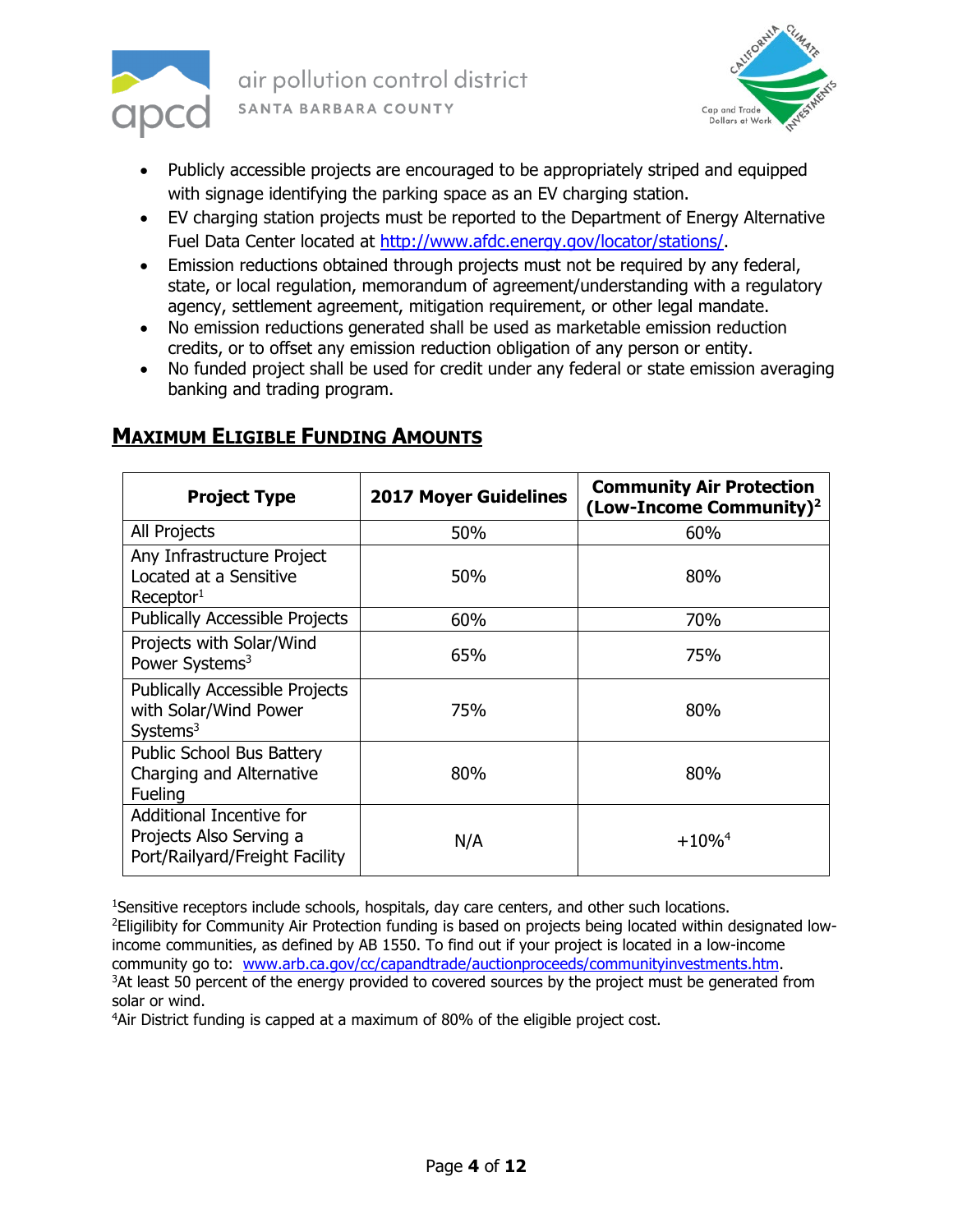



## **ELIGIBLE PROJECT COSTS**

- Cost of design and engineering, (i.e., labor, site preparation, Americans with Disabilities Act accessibility, signage).
- Cost of equipment (e.g., charging/fueling units, electrical parts, energy storage equipment, materials).
- Cost of installation directly related to the construction of the station.
- Meter/data loggers.
- On-site power generation system that fuels or powers covered sources (i.e., solar and wind power generation equipment).
- Federal, sales and other taxes.
- Shipping and delivery costs.
- Fees incurred pre-contract execution (i.e., permits, design, engineering, site preparation), license fees, environmental fees, commissioning fees (safety testing), and onsite required safety equipment.
- Consulting fees associated with the preparation of Environmental Assessment, Environmental Impact Statement, Environmental Impact Report, or other California Environmental Quality Act (CEQA) documents, etc.

## **INELIGIBLE PROJECT COSTS**

- Upgrades to existing stations.
- Fuel and energy costs.
- Non-essential equipment hardware.
- Operation cost (e.g., operational fees, commercial cloud plans, maintenance, repairs, improvements, spare parts).
- Extended warranty.
- Insurance.
- Data collection and reporting.
- Grantee administrative costs.
- Travel/lodging.
- Employee training and salaries.
- Legal fees.
- Real estate property purchases/leases.
- Performance bond costs.
- Construction management.
- Storm water plan costs.
- Security costs.
- Testing and soil sampling.
- Hazardous materials, including permitting, handling and disposal.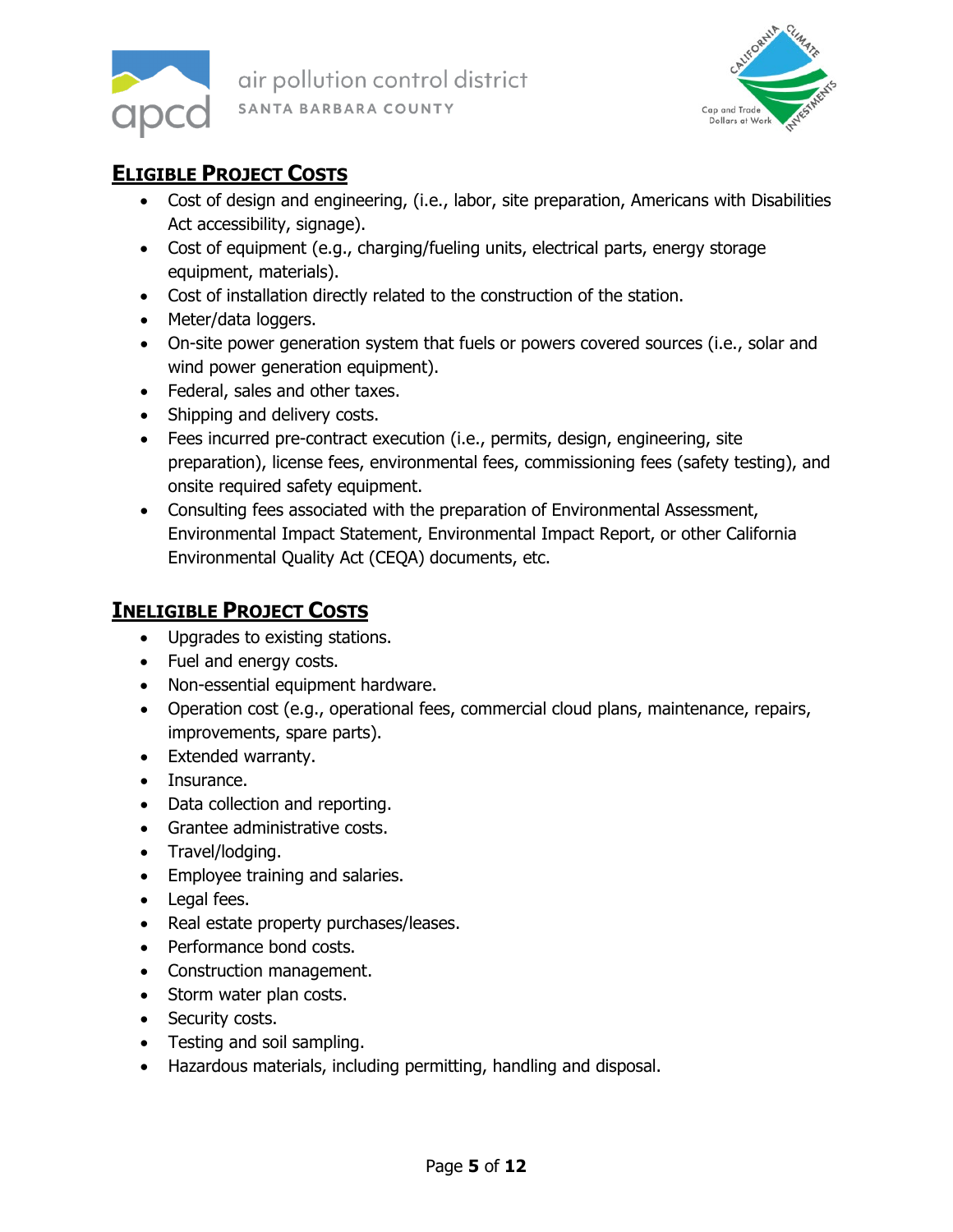



#### **APPLICATION REQUIREMENTS**

#### 1. **Completed Application (Sections A-C, where applicable)**

#### 2. **Price Quotes and Specification Sheets**

- $\triangleright$  Itemized vendor/installer quotes including equipment, installation labor, parts, construction labor and materials, electrical upgrades, tax, shipping, signage, and any other costs to complete the project.
- $\triangleright$  Provide manufacturer's specification sheets for the new equipment.

#### 3. **Aerial Map**

 $\triangleright$  Applicants must provide a description of the geographic location, including an aerial map (i.e. satellite view from an internet-based map or city/county map) and specific street address of the proposed station.

#### 4. **Evidence of Leasehold or Property Ownership**

 $\triangleright$  Applicants must provide evidence of ownership of the land on which the project will be located, or if owned by others, provide an executed lease agreement or letters of commitment lasting for the duration of the project life, signed by the property owners or authorized representatives.

#### 5. **Building and Land Use Permits**

- $\triangleright$  Provide a description of how the project will comply with local permit and land use approval requirements.
- $\triangleright$  If the project is selected for funding, the applicant must obtain all required land use permits from agencies needed to install and operate the installation. The project must comply with all applicable federal, State, local laws and requirements including environmental laws, and State building, environmental and fire codes.

#### 6. **Availability of Utilities**

 $\triangleright$  If requested, applicants must be able to provide documentation that power or fuel is being provided to the site (e.g. application, payment to the local utility company for power installation, or contract).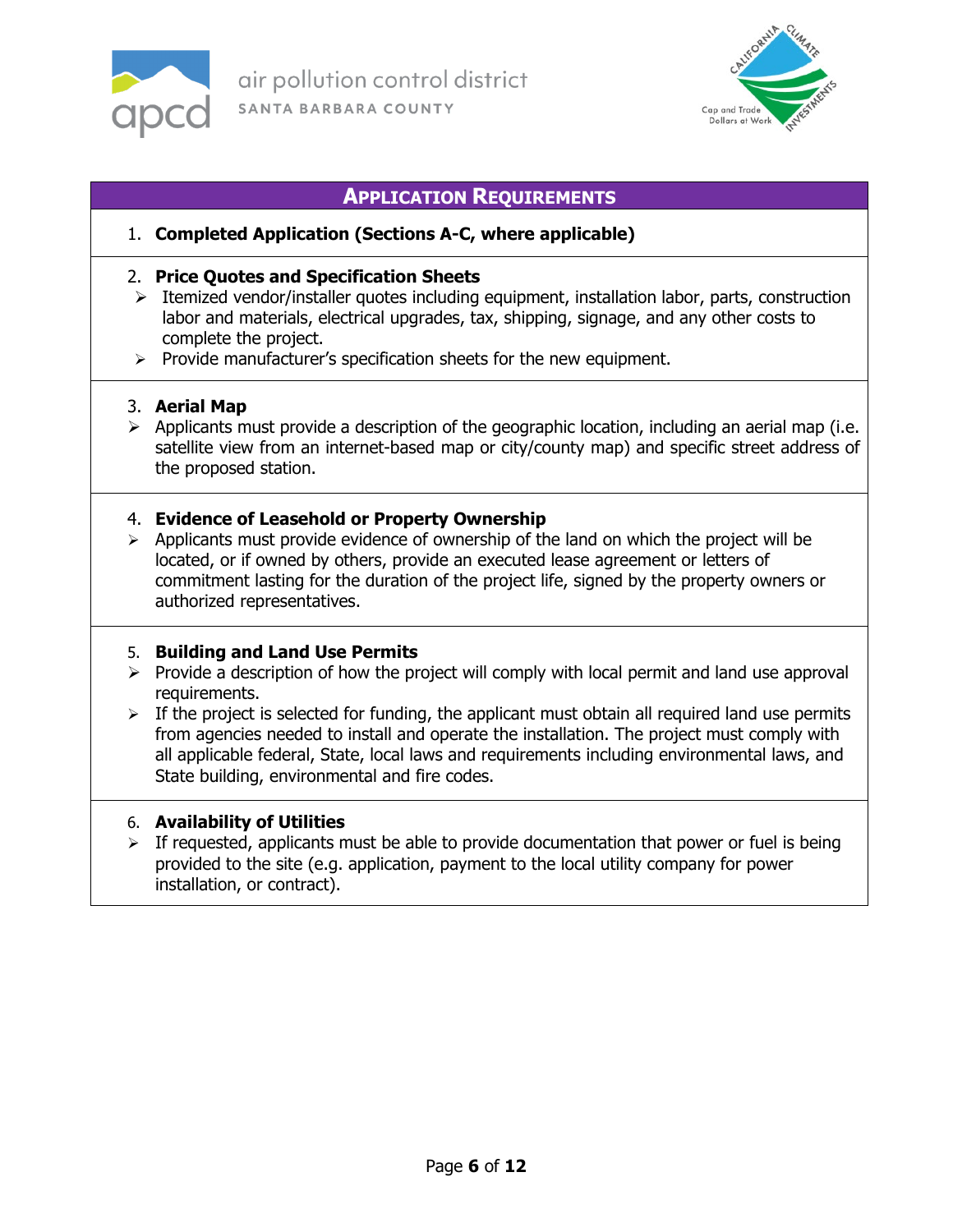



## **2020 CLEAN AIR GRANTS INFRASTRUCTURE PROGRAM APPLICATION**

## **Funds Disclosure**

Has this project already received funds, or have the potential to receive funds, from a source other than the Santa Barbara County Air Pollution Control District? **YES\* NO** \*If yes, please provide details in an attachment to this application.

## **A. Applicant Information**

|                  | 1. Company/Organization Name:                             |           |                 |  |  |
|------------------|-----------------------------------------------------------|-----------|-----------------|--|--|
|                  | 2. Business type:                                         |           |                 |  |  |
| $\overline{3}$ . | Contact Name and Title:                                   |           |                 |  |  |
|                  | 4. Person with Grant Agreement Signing Authority:         |           |                 |  |  |
|                  | 5. Street Address:                                        |           |                 |  |  |
|                  | $6.$ City:                                                | 7. State: | 8.<br>Zip code: |  |  |
|                  | 9. Primary contact number:                                |           |                 |  |  |
|                  | 10. Email:                                                |           |                 |  |  |
|                  | 11. Company web site (if available):                      |           |                 |  |  |
|                  | 12. Project Address (if different than business address): |           |                 |  |  |

## **B. Project Information**

| I1.<br>Type:                                                                    |  |  |  |
|---------------------------------------------------------------------------------|--|--|--|
| $\Box$ EV Charging Station                                                      |  |  |  |
| $\Box$ Alternative Fueling Station: Type of fuel:                               |  |  |  |
| $\Box$ Other:                                                                   |  |  |  |
| 2. Will the project be accessible to the public? $\Box$ Yes $\Box$ No           |  |  |  |
|                                                                                 |  |  |  |
| [3. If accessible to the public, for how many hours per day and days per week?] |  |  |  |
|                                                                                 |  |  |  |
|                                                                                 |  |  |  |
| Model:<br>Make:                                                                 |  |  |  |
|                                                                                 |  |  |  |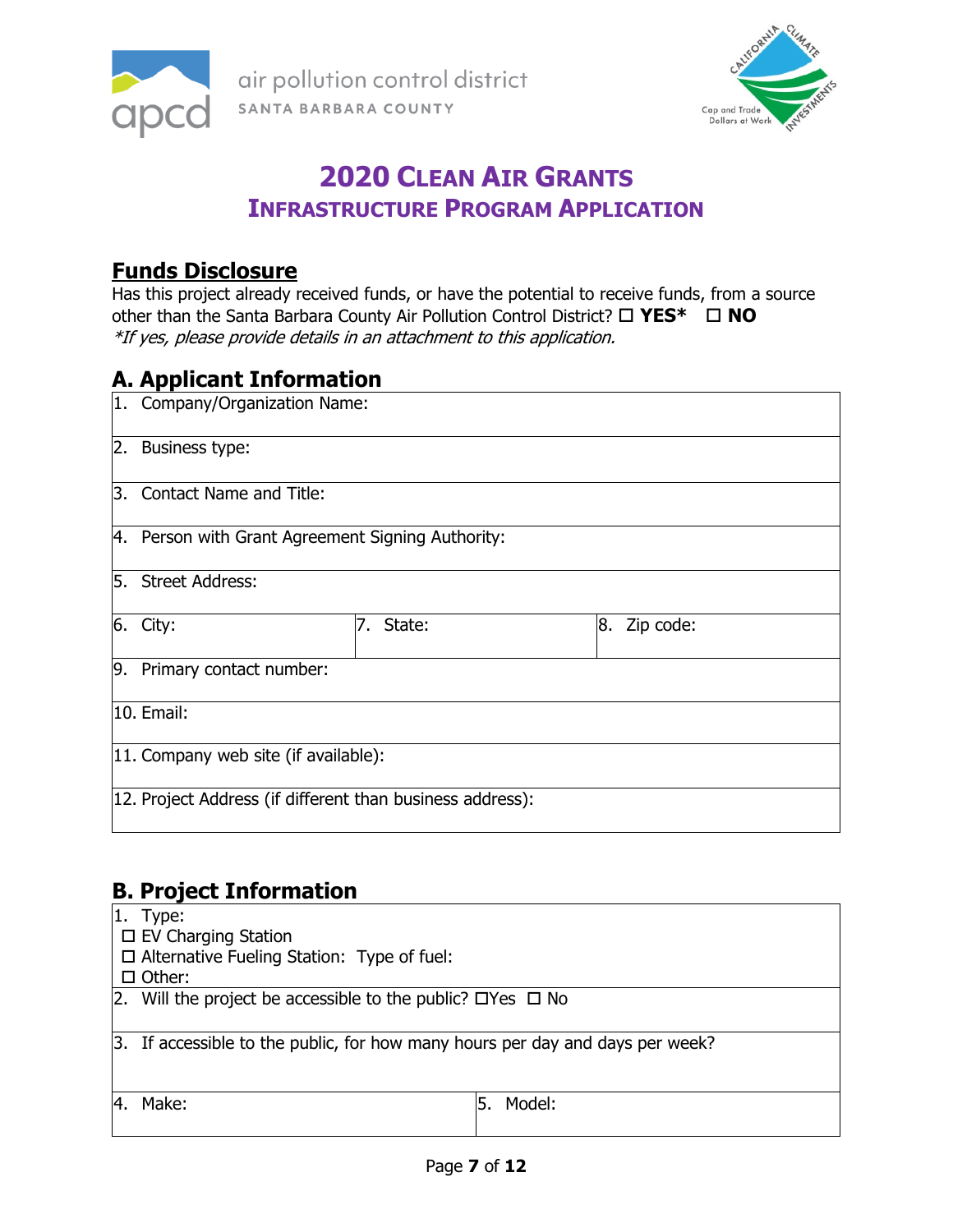



- 6. EV Charger Type:  $\Box$  Level 2  $\Box$  Level 3 (DC Fast Charger)
- 7. If Level 3, indicate Connector Type:  $\Box$  CHAdeMO  $\Box$  SAE Combo  $\Box$  Other:
- 8. Number of charging ports/fueling dispensers:
- 9. Please estimate annual usage for the project  $( # of vehicles, kWh, SCF or other):$
- 10. Will the project be reported to the Department of Energy Alternative Fuel Data Center?  $\Box$ Yes  $\Box$  No
- 11. Provide a description of how the project will comply with local permit and land use approval requirements:

12. Please describe the project including the physical location of the infrastructure and include a site plan or other design drawings which clearly indicate the location of the new installation on the property. Please describe how the project will meet all of the abovementioned eligibility criteria, including ADA accessibility. Please provide a description of any signage that will be installed and of how the project will be publicized.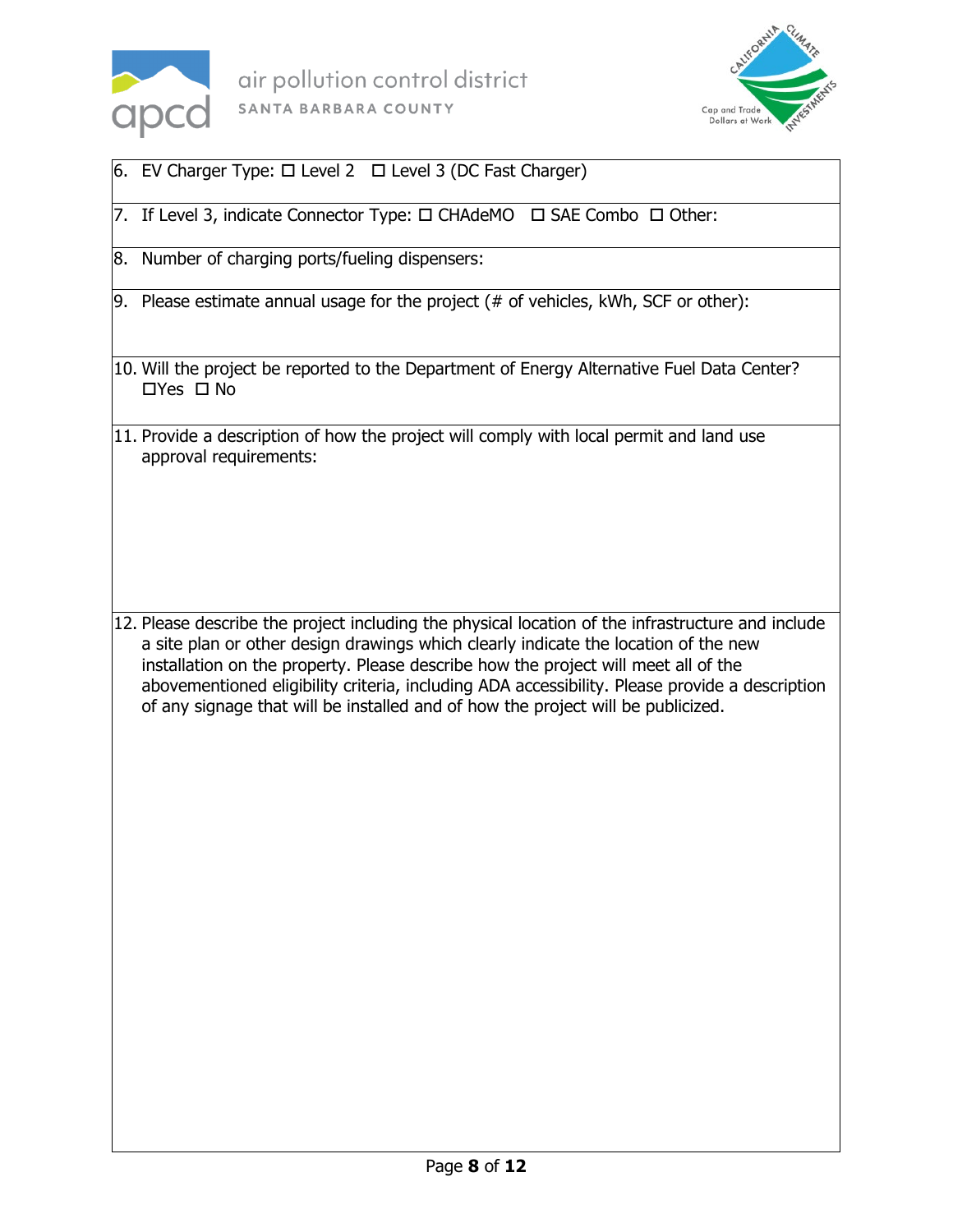



## **C. Application Statement of Terms and Conditions**

- 1. I have legal authority to apply for grant funds for the entity described in this application.
- 2. The proposed project is not required to be implemented by any local, state, and/or federal rule, regulation, or other legally binding requirement.
- 3. No equipment has been purchased and no work on this project has begun or will begin until the Grant Agreement is fully executed by the District Board of Directors or by the Air Pollution Control Officer.
- 4. I understand the grant will reimburse a portion of the total costs and I must retain copies of receipts and cancelled checks to prove that I paid for the total project cost before receiving reimbursement.
- 5. I understand there are conditions placed on receiving a grant and agree to refund the grant (or a pro-rated portion) if it is found that at any time I do not meet those conditions.
- 6. I understand I must complete the equipment purchase and project work specified in the application no later than the period of performance stated in the Grant Agreement. This deadline may be extended for cause if requested by the applicant and approved in writing by the District.
- 7. I understand it is my responsibility to ensure that all technologies use a valid and universally accepted charge connector protocol and are certified by a Nationally Recognized Testing Laboratory.
- 8. I understand that the new equipment must be located within Santa Barbara County.
- 9. I understand that I must submit reports annually to the District, which provide a qualitative description of public and private uses, annual usage per charger and the number of plug-in events, and any unscheduled downtime, including duration of downtime and causes of downtime.
- 10. I understand that I will be prohibited from applying for any form of emission reduction credits for Moyer-funded equipment including: Emission Reduction Credit (ERC), Mobile Source Emission Reduction Credit (MSERC), and/or Certificate of Advanced Placement (CAP), for all time, from the District, CARB, and/or any other district.
- 11. I certify that the proposed project has not been funded and is not being considered for Carl Moyer Program funds by another air district or any other public agency.
- 12. I understand that disclosure is required of the value of any current financial incentive that directly reduces the project price, including tax credits or deductions, grants, or other public financial assistance.
- 13. I understand that a Global Positioning System (GPS) unit may be required to be installed on vessels and vehicles/equipment if the District ascertains during the application process that the grant equipment has the potential of operating outside of the boundaries of the Santa Barbara County for a significant portion of the project life. I will submit data as requested and otherwise cooperate with all data monitoring and reporting requirements.
- 14. I understand that a fuel/energy meter must be installed and maintained in operating condition on all equipment.
- 15. I understand the District has the right to conduct unannounced inspections to ensure the project equipment is fully operational and at the activity level committed to in the grant agreement.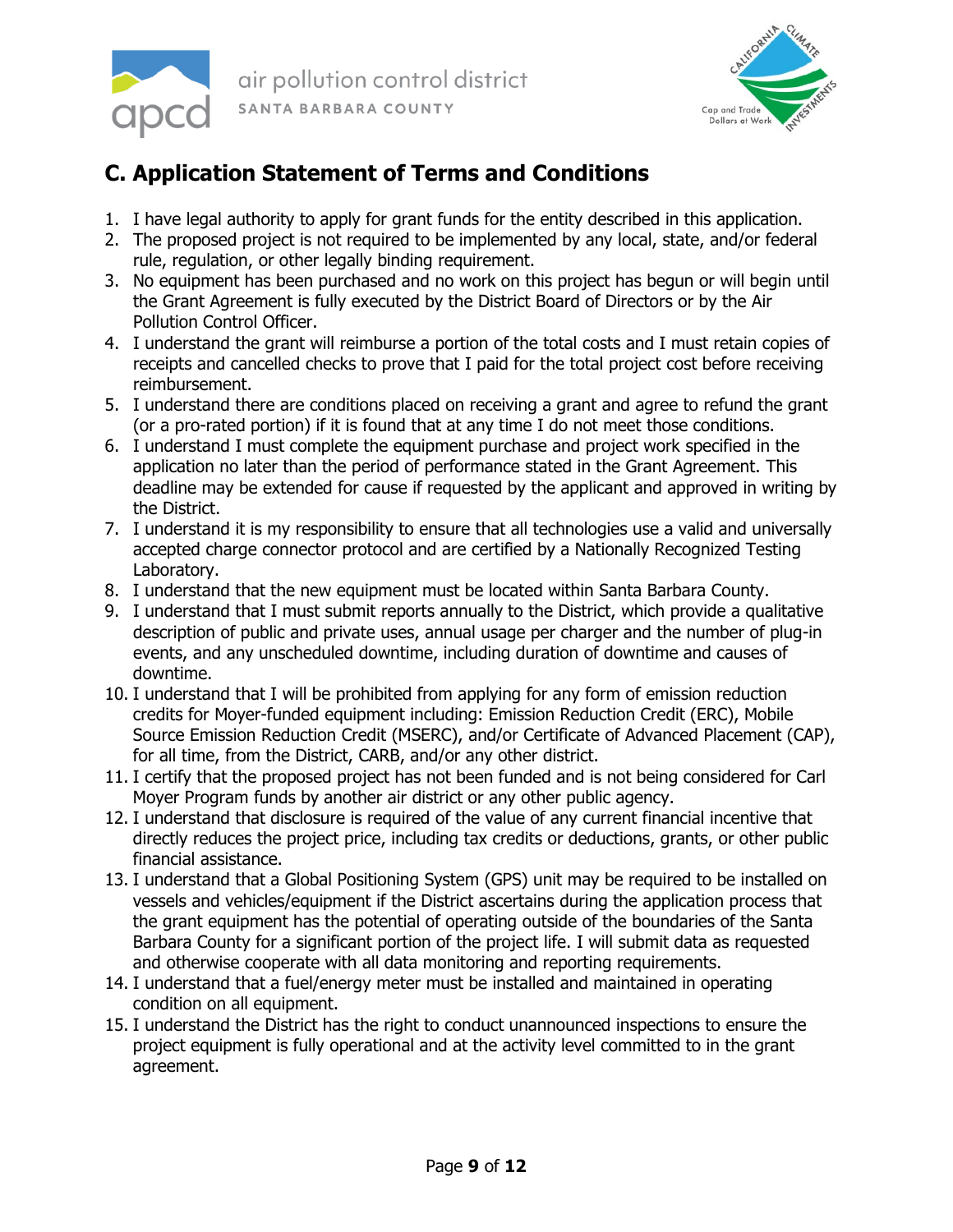



- 16. I certify that the requested funds do not include administrative costs. Administrative costs are defined as costs related to application preparation and submittal, project administration, monitoring, oversight, data gathering, and report preparation. I will include funds necessary to cover administrative costs and any required matching funds in my budget for the duration of the project.
- 17. I understand that an IRS Form 1099 will be issued to me for the incentive funds received under the Carl Moyer Program. I understand that it is my responsibility to determine the tax liability associated with participating in the Moyer Program.
- 18. I have signed and submitted to the District a CARB Regulatory Compliance Statement certifying that my company is or I am in compliance with all federal, state, and local air quality rules and regulations at the time of application submittal.
- 19. Agreement to Conduct the Transaction Electronically. Counterparts may be executed and delivered via facsimile, electronic mail (including pdf, digital signature, or any electronic signature complying with the U.S federal ESIGN Act of 2000, California's Uniform Electronic Transactions Act (Cal. Civ. Code 1633.1, et seq.) or other applicable law) or other transmission method, and any counterparts so delivered shall be deemed to have been duly and validity delivered and be valid and effective for all purposes.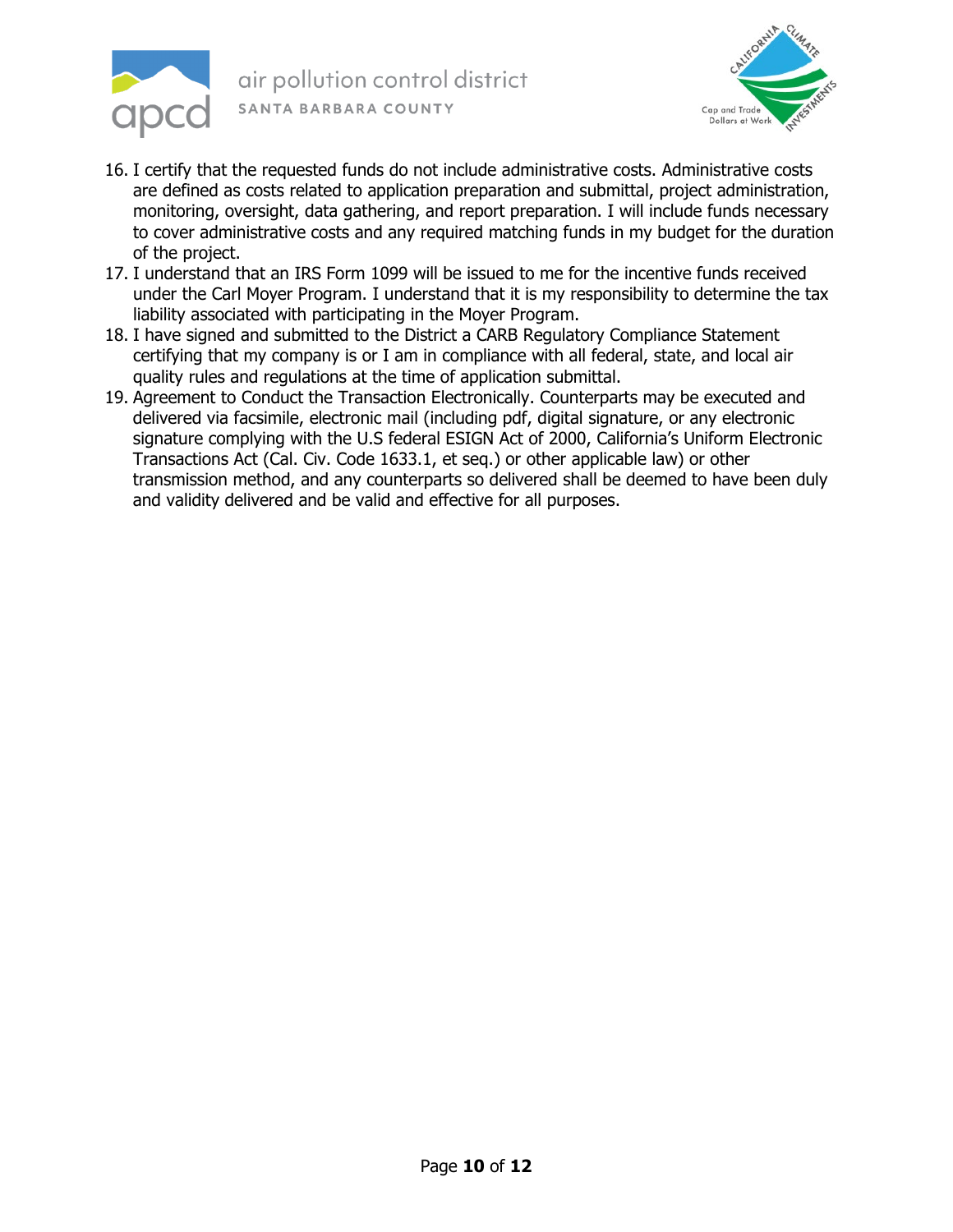



#### **I hereby certify to the best of my knowledge that all information provided in this application and any attachments are authentic and accurate:**

| Title: |
|--------|
|        |
| Date:  |
|        |
|        |

#### **Third Party Certification**

#### **I have completed the application, in whole or in part, on behalf of the applicant:**

| Name of third party:        | Title:                          |
|-----------------------------|---------------------------------|
|                             |                                 |
|                             |                                 |
| Signature of third party:   | Date:                           |
|                             |                                 |
|                             |                                 |
| Amount paid to third party: | Source of funds to third party: |
|                             |                                 |
|                             |                                 |

## **GRANT PROGRAM OUTREACH**

How did you hear about the 2020 Clean Air Grants Program? (check all that apply)

- 
- ☐ District Website ☐ Word of Mouth ☐ Radio

- ☐ Equipment Dealer ☐ I'm a Returning Applicant ☐ Other
- 

Please let us know your thoughts on the program, and if you think it can be improve